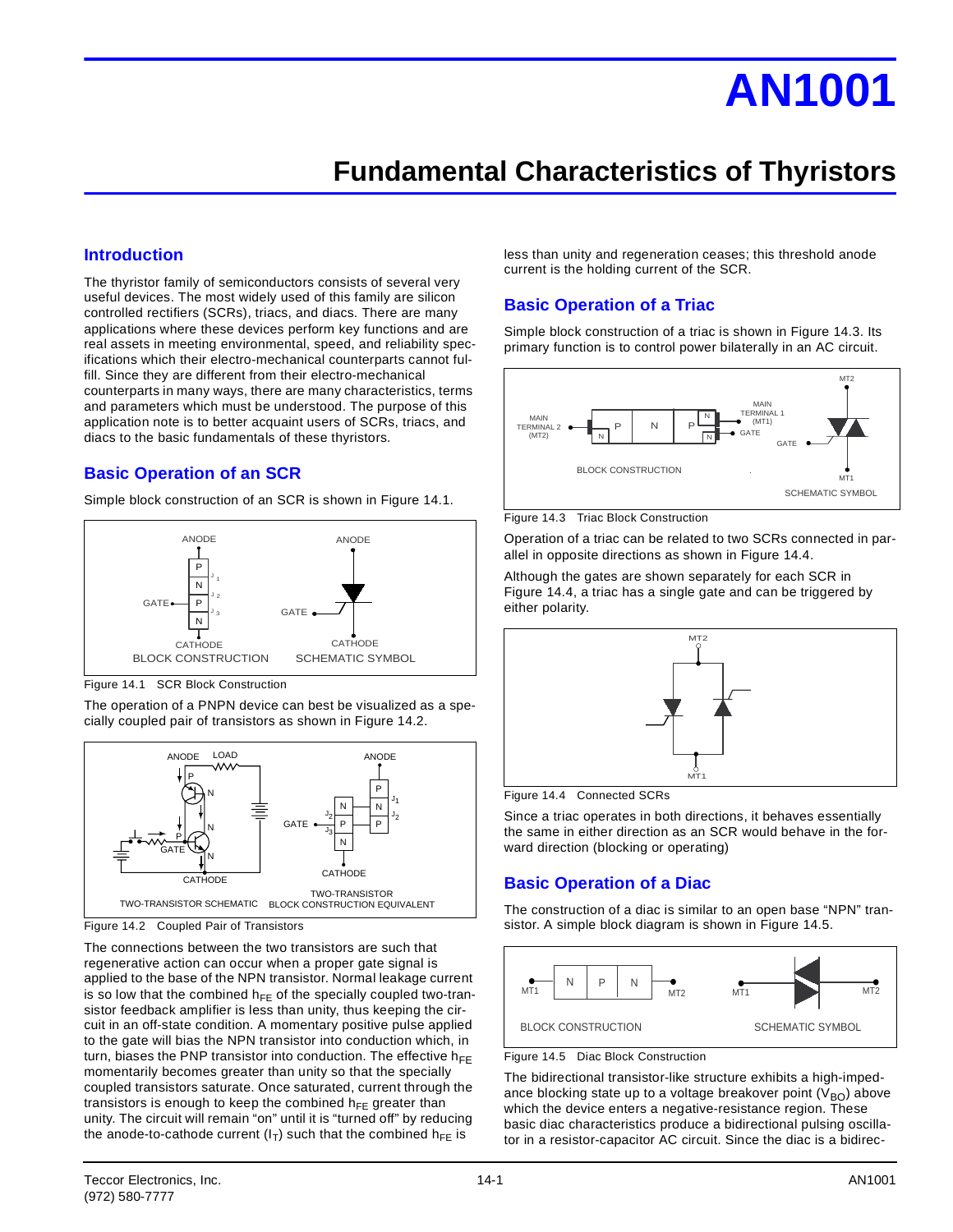# **AN1001**

tional device, it makes a good economical trigger for firing triacs in phase control circuits like light dimmers, motor speed controls, etc. Figure 14.6 is a simplified AC circuit using a diac and a triac in a phase control application.



# **Geometric Construction of an SCR**

Figure 14.7 shows cross-sectional views of an SCR chip. Also included are illustrations of current flow and junction biasing in both the blocking and triggering modes.





# **Geometric Construction of a TRIAC**

Figures 14.8 and 14.9 give simplified cross-sectional views of a triac chip. Illustrations are shown in various gating quadrants and blocking modes.



Figure 14.8 Simplified Cross-Sectional of SCR Chip (Quadrants I and II)



and II)

# **Geometric Construction of a Diac**

Figure 14.10 gives a cross-sectional view of a diac chip.



Figure 14.10 Cross-Sectional View of Diac Chip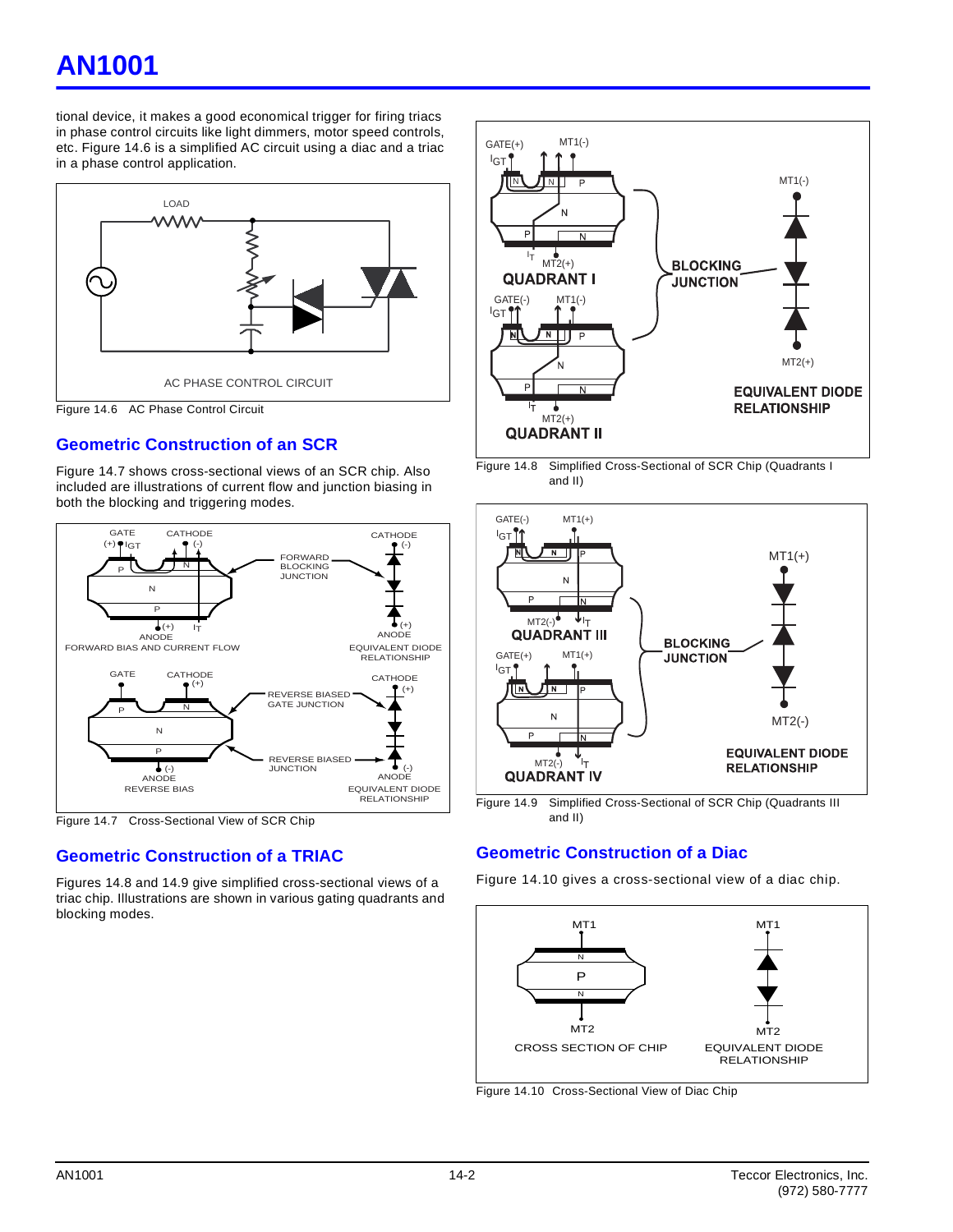# **Electrical Characteristic Curves of Thyristors**



Figure 14.11 V-I Characteristics of SCR Device



Figure 14.12 V-I Characteristics of Triac Device



Figure 14.13 V-I Characteristics of Bilateral Trigger Diac

# **Methods of Switching on Thyristors**

There are three general ways to switch thyristors to on-state condition:

- Application of Gate Signal
- Static dv/dt Turn-On
- Voltage Breakover Turn-On

Listed below is a brief description of each method.

#### **Application Of Gate Signal**

Must exceed  $I_{GT}$  and  $V_{GT}$  requirements of thyristor being used. For an SCR (unilateral device), this signal must be positive with respect to the cathode polarity. A triac (bilateral device) can be turned on with gate signal of either polarity; however, different polarities have different requirements of  $I<sub>GT</sub>$  and  $V<sub>GT</sub>$  which must be satisfied. Since a diac does not have a gate, this method of turn-on is not applicable to diacs; in fact, the single major application of diacs is to switch-on triacs.

#### **Static dv/dt Turn-On**

Comes from a fast rising voltage applied across the anode and cathode terminals of an SCR or the main terminals of a triac. Due to the nature of thyristor construction, a small junction capacitor is formed across each PN junction. Figure 14.14 shows how typical internal capacitors are linked in gated thyristors. When voltage is impressed suddenly across a PN junction, a charging current will flow which is equal to:

$$
i = C \left( \frac{dV}{dt} \right)
$$

When  $C\left(\frac{dv}{dt}\right)$  becomes greater or equal to thyristor IGT, the thy- $\frac{dv}{dt}$  $\left(\frac{dV}{dt}\right)$ 

ristor switches on. Normally, this type of turn on does not damage or hurt the device providing the surge current is limited.



Figure 14.14 Internal Capacitors Linked in Gated Thyristors

Generally, thyristor application circuits are designed with static dv/dt snubber networks if fast rising voltages are anticipated.

#### **Voltage Breakover Turn-On**

Is the method used to switch on diacs. However, exceeding voltage breakover of SCRs and triacs is definitely not recommended as a turn-on method.

In the case of SCRs and triacs, the leakage current increases until it exceeds the gate current required to turn-on these gated thyristors in a small localized point. When turn-on occurs by this method, there is localized heating in a small area which may melt the silicon or damage the device if di/dt of the increasing current is not sufficiently limited.

Diacs used in typical phase control circuits are basically protected against excessive current at breakover as long as the fir-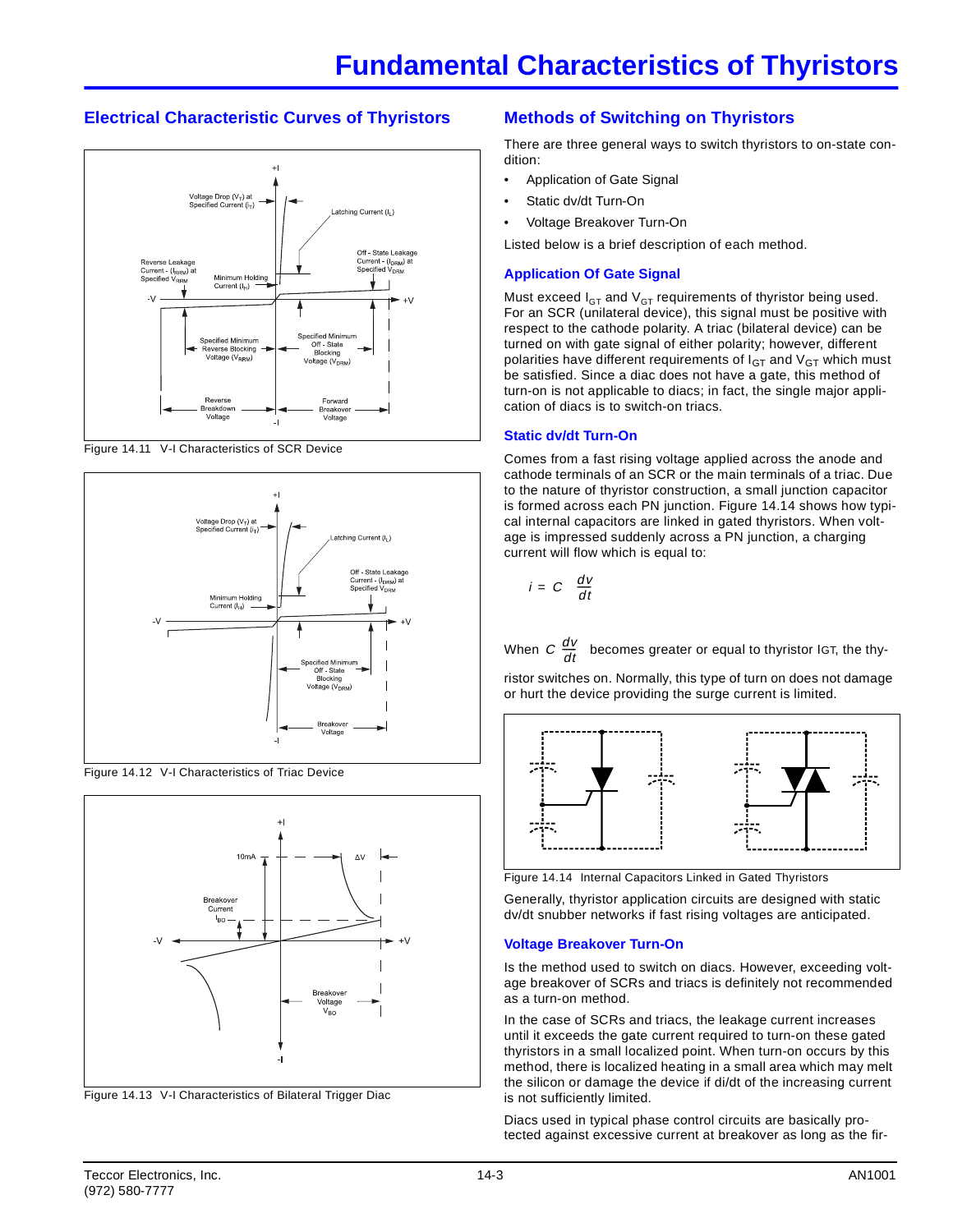# **AN1001**

ing capacitor is not excessively large. When diacs are used in a zener function, current limiting is necessary.

# **Triac Gating Modes Of Operation**

Triacs can be gated in four basic gating modes as shown in Figure 14.15.

The most common quadrants for triac gating-on are Quadrants I and III, where the gate supply is synchronized (gate positive, MT2 positive; or gate negative, MT2 negative) with the main terminal supply. Gate sensitivity of triacs is most optimum in Quadrants I and III due to the inherent thyristor chip construction. If, however, Quadrants I and III operation cannot be used, the next best operating modes are Quadrants II and III where the gate has a negative polarity supply with an AC main terminal supply. Typically, Quadrant II is approximately equal in gate sensitivity to Quadrant I; however, latching current sensitivity in Quadrant II is lowest. Therefore, it is difficult for triacs to latch on in quadrant II when the main terminal current supply is very low in value.

Quadrant IV has the lowest gate sensitivity of all four operating quadrants. Considerations should be given in gating circuit design when Quadrants I and IV are used in actual application.



Figure 14.15 Gating Modes

# **General Terminology**

The following listings represent the most widely used thyristor terms, symbols and definitions. These terms, symbols and definitions conform to existing EIA–JEDEC standards.

**Breakover Point – Any point on the principal voltage-current** characteristic for which the differential resistance is zero and where the principal voltage reaches a maximum value.

**Principal Current – A generic term for the current through the** collector junction. Note: It is the current through main terminal 1 and main terminal 2 of a triac or anode and cathode of an SCR.

**Principal Voltage –** The voltage between the main terminals.

- (1) In the case of reverse blocking thyristors, the principal voltage is called positive when the anode potential is higher than the cathode potential, and called negative when the anode potential is lower than the cathode potential.
- (2) For bidirectional thyristors, the principal voltage is called positive when the potential of main terminal 2 is higher than the potential of main terminal 1.

**Off-State –** The condition of the thyristor corresponding to the high-resistance, low-current portion of the principal voltage-current characteristic between the origin and the breakover point(s) in the switching quadrant(s).

**On-State –** The condition of the thyristor corresponding to the low-resistance, low-voltage portion of the principal voltage-current characteristic in the switching quadrant(s).

### **Specific Terminology**

**Average Gate Power Dissipation [P**G(AV)**] –** The value of gate power which may be dissipated between the gate and main terminal 1 (or cathode) averaged over a full cycle.

**Breakover Current (I<sub>BO</sub>)** – The principal current at the breakover point.

**Breakover Voltage (V<sub>BO</sub>)** – The principal voltage at the breakover point.

**Circuit-Commutated Turn-Off Time (t<sub>a</sub>) –** The time interval between the instant when the principal current has decreased to zero after external switching of the principal voltage circuit, and the instant when the thyristor is capable of supporting a specified principal voltage without turning on.

#### **Critical Rate-of-Rise of Commutation Voltage of a Triac**

**(Commutating dv/dt) –** The minimum value of the rate-of-rise of principal voltage which will cause switching from the off-state to the on-state immediately following on-state current conduction in the opposite quadrant.

#### **Critical Rate-of-Rise of Off-State Voltage (Critical or**

**Static dv/dt)** – The minimum value of the rate-of-rise of principal voltage which will cause switching from the off-state to the onstate.

#### **Critical Rate-of-Rise of On-State Current (di/dt)**

The maximum value of the rate-of-rise of on-state current which a thyristor can withstand without deleterious effect.

**Gate-Controlled Turn-On Time (t<sub>qt</sub>) – The time interval** between a specified point at the beginning of the gate pulse and the instant when the principal voltage (current) has dropped (risen) to a specified low (high) value during switching of a thyristor from off-state to the on-state by a gate pulse.

**Gate Trigger Current (I<sub>GT</sub>) – The minimum gate current** required to maintain the thyristor in the on-state.

**Gate Trigger Voltage (V<sub>GT</sub>) – The gate voltage required to pro**duce the gate trigger current.

**Holding Current (I<sub>H</sub>) – The minimum principal current required** to maintain the thyristor in the on-state.

**Latching Current (I<sub>L</sub>) – The minimum principal current required** to maintain the thyristor in the on-state immediately after switching from the off-state to the on-state has occurred and the triggering signal has been removed.

**On-State Current**  $(I_T)$  **– The principal current when the thyristor** is in the on state.

**On-State Voltage (V<sub>T</sub>) –** The principal voltage when the thyristor is in the on-state.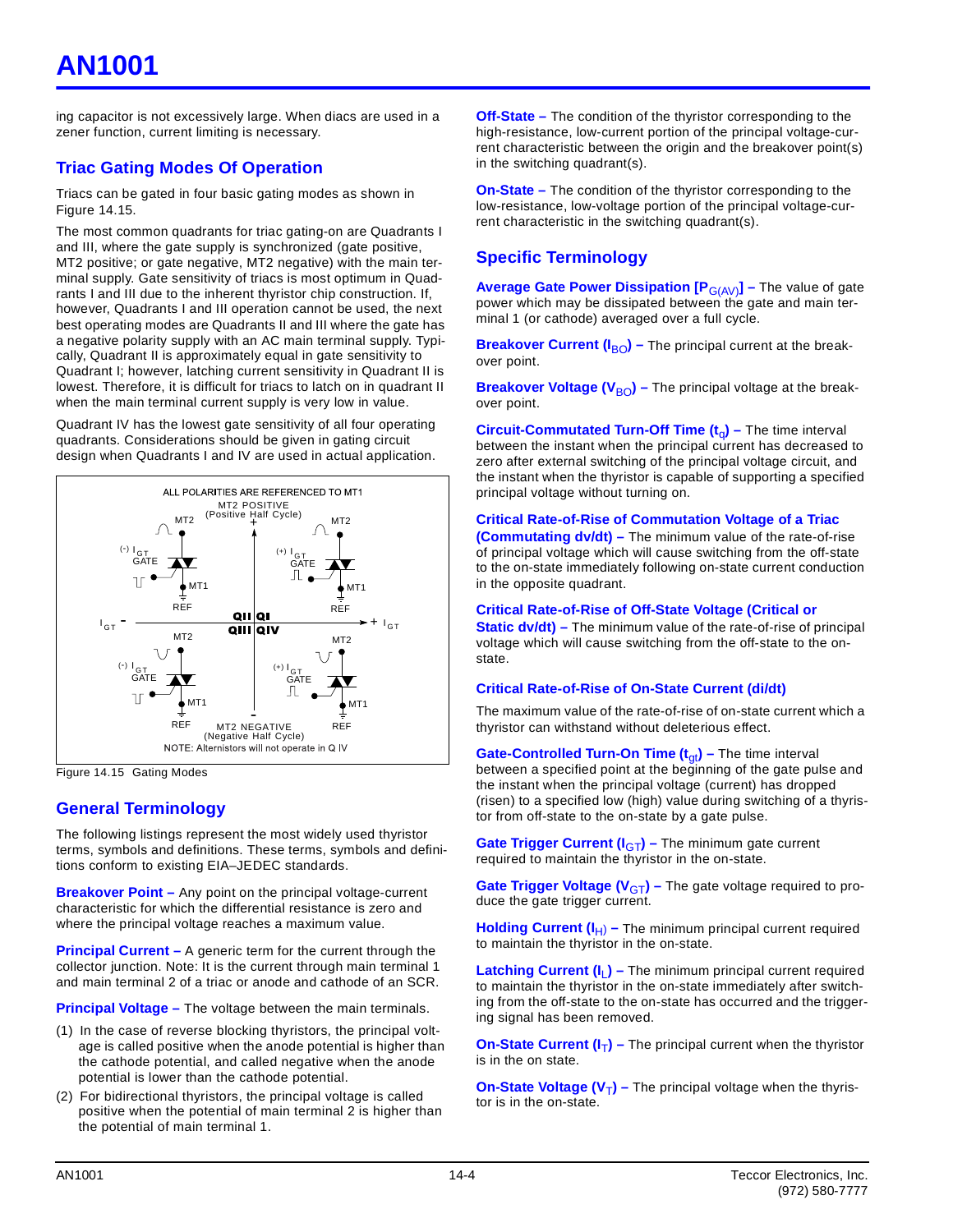# **Specific Terminology (continued)**

**Peak Gate Power Dissipation (P<sub>GM</sub>) – The maximum power** which may be dissipated between the gate and main terminal 1 (or cathode) for a specified time duration.

**Repetitive Peak Off-State Current (I<sub>DRM</sub>) – The maximum** instantaneous value of the off-state current that results from the application of repetitive peak off-state voltage.

**Repetitive Peak Off-State Voltage (V<sub>DRM</sub>) – The maximum** instantaneous value of the off-state voltage which occurs across a thyristor, including all repetitive transient voltages, but excluding all non-repetitive transient voltages.

**Repetitive Peak Reverse Current of an SCR (I<sub>RRM</sub>) – The** maximum instantaneous value of the reverse current that results from the application of repetitive peak reverse voltage.

**Repetitive Peak Reverse Voltage of an SCR (V<sub>RRM</sub>) – The** maximum instantaneous value of the reverse voltage which occurs across the thyristor, including all repetitive transient voltages, but excluding all non-repetitive transient voltages.

**Surge (Non-Repetitive) On-State Current (I<sub>TSM</sub>) – An on**state current of short-time duration and specified waveshape.

**Thermal Resistance, Junction to Ambient (R<sub>θJA</sub>) – The tem**perature difference between the thyristor junction and ambient divided by the power dissipation causing the temperature difference under conditions of thermal equilibrium. Note: Ambient is defined as the point where temperature does not change as the result of dissipation.

**Thermal Resistance, Junction to Case (R<sub>θJC</sub>) – The temper**ature difference between the thyristor junction and the thyristor case divided by the power dissipation causing the temperature difference under conditions of thermal equilibrium.